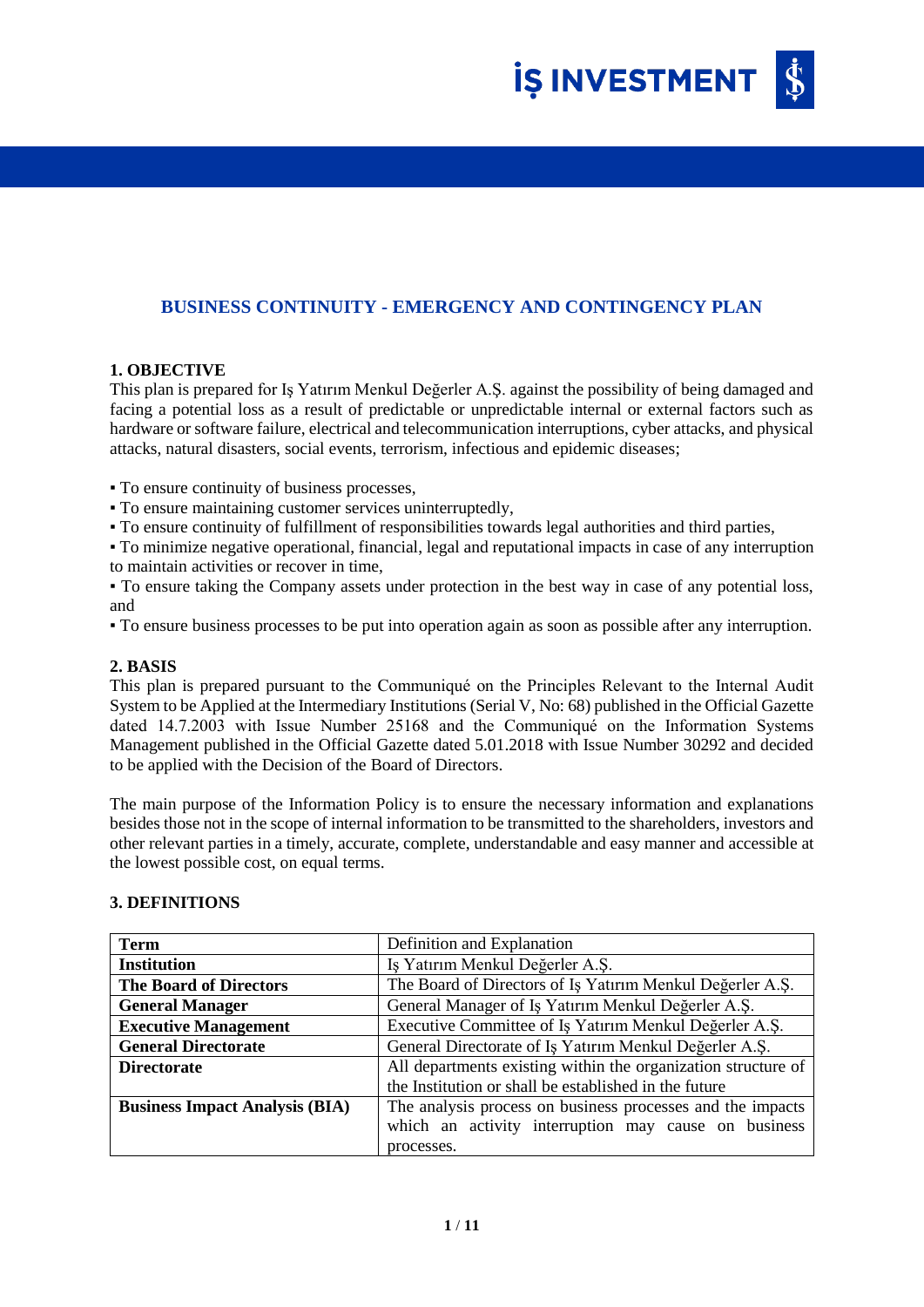| <b>Business continuity</b>                      | Institution's strategic and tactical capacity to plan for and                                                                 |
|-------------------------------------------------|-------------------------------------------------------------------------------------------------------------------------------|
|                                                 | respond to contingencies and activity interruptions to conduct                                                                |
|                                                 | commercial activities at an acceptable and predefined level.                                                                  |
| <b>Business Continuity Plan</b>                 | The body of written procedures and information developed to                                                                   |
|                                                 | ensure continuing critical activities of the Institution at an                                                                |
|                                                 | acceptable and predefined level and kept ready for use in the                                                                 |
|                                                 | event of a contingency.                                                                                                       |
| <b>Business Continuity Strategy</b>             | An approach ensuring recovery and business continuity of the                                                                  |
|                                                 | Institution in case of a major contingency or a long-term                                                                     |
|                                                 | activity interruption.                                                                                                        |
| <b>Business Continuity Management</b>           | A holistic management process identifying potential impacts                                                                   |
| (BCM)                                           | threatening an Institution and offering a framework for                                                                       |
|                                                 | flexibility which shall put forth an effective response                                                                       |
|                                                 | capability that takes interests of key stakeholders, the                                                                      |
|                                                 | institution's reputation, brand, and value-creating activities                                                                |
|                                                 | under protection                                                                                                              |
| <b>BCM</b> Team                                 | The team managing and coordinating BCM activities on                                                                          |
|                                                 | behalf of the Institution.                                                                                                    |
| <b>Critical Business Process</b>                | The process determined during the BIA and is among the                                                                        |
|                                                 | processes to be recovered first in the event of an interruption.                                                              |
| <b>Recovery Time Objective (RTO)</b>            | Targeted period of time to restart offering products/services                                                                 |
|                                                 | after a contingency.                                                                                                          |
| <b>Recovery Point Objective (RPO)</b>           | Acceptable<br>loss<br>value<br>data<br>offering<br>to<br>restart                                                              |
|                                                 | products/services after a contingency.                                                                                        |
| Interruption                                    | An interruption in continuity of Is Investment operations or of                                                               |
|                                                 | functions of a system due to force majeure other than planned                                                                 |
|                                                 | transitions.                                                                                                                  |
| <b>Emergency</b>                                | Circumstances of which the place and time of their                                                                            |
|                                                 | occurrences are uncertain even if they are foreseen, and if                                                                   |
|                                                 | occur, cause losses and business interruption and require the                                                                 |
|                                                 | implementation of plans and procedures.                                                                                       |
| <b>Crisis</b>                                   | Events which cannot be solved by processes defined to be                                                                      |
|                                                 | applied in daily routine by local authorities due to their scale,                                                             |
|                                                 | cause death or injury, significant damage to property and the                                                                 |
|                                                 | environment, significant interruption in Is Investment                                                                        |
|                                                 | activities or events which have an impact on a societal scale                                                                 |
|                                                 | and threats that may cause these results.                                                                                     |
| <b>Information Systems Continuity</b>           | The plan prepared to ensure continuity of information systems                                                                 |
| <b>Plan</b>                                     | services providing maintenance of the activities in case of an<br>interruption and which is a part of the business continuity |
|                                                 |                                                                                                                               |
| <b>Emergency and Contingency Plan</b>           | plan.<br>A plan which is part of the business continuity plan in which                                                        |
|                                                 | precautions to be taken and primary actions to be carried out                                                                 |
|                                                 | are determined to manage risks and problems in case of a                                                                      |
|                                                 | sudden and unplanned interruption of the operations which                                                                     |
|                                                 | may cause business loss or crisis                                                                                             |
| <b>Crisis</b><br>Corporate<br><b>Management</b> | The team which manages crisis in case of a major and drastic                                                                  |
| <b>Team (CCMT)</b>                              | extraordinary situation.                                                                                                      |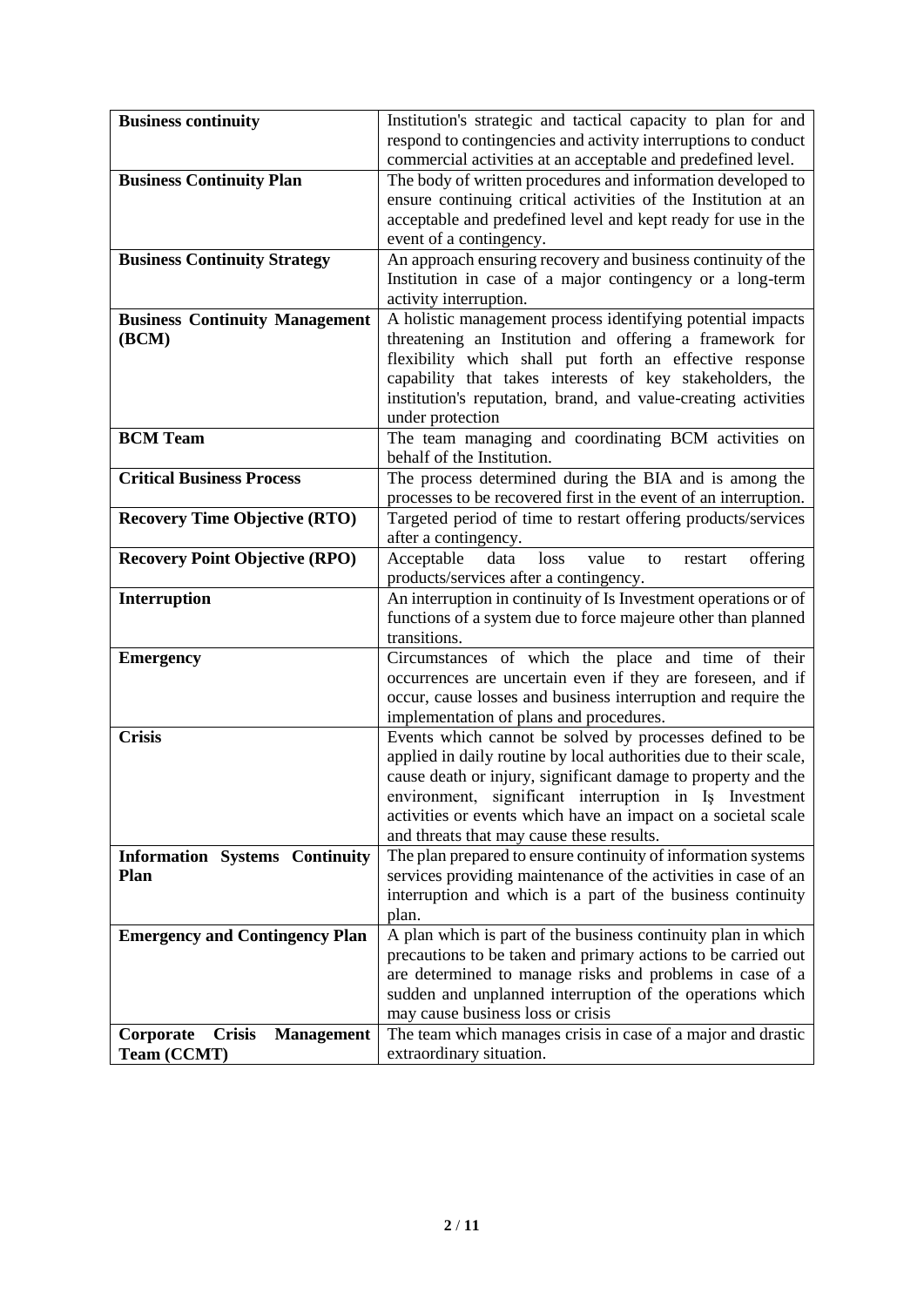### **4. SCOPE OF BUSINESS CONTINUITY AND EMERGENCY MANAGEMENT**

#### **4.1 Scope of Information Systems Continuity Management**

Information systems continuity management; expresses the management process relevant to conducting business processes carried out and services offered at the Institution effectively, reliably and uninterruptedly, fulfilling responsibilities towards legal authorities and third parties, establishing a proper information systems environment to ensure integrity, consistency, reliability, timely availability and confidentiality of information provided from the accounting and financial reporting system, ensuring control and follow up of risks arising from usage of information systems and taking necessary systemic and administrative precautions.

Circumstances of which occurrence place and time are unknown even if they are foreseen, and if occur, cause disruptions and/or interruptions in the Institution operations and require implementation of the relevant procedures, such as interruption of basic investment operations carried out in connection with information technologies, loss of communication and telecommunication opportunities and information processing capacity and opportunities and disappearance of infrastructure access opportunity are within the scope of the Information Systems Continuity Management. For this, also an "Information Systems Continuity Plan" which describes the circumstances and the procedures applied in case of an interruption and which is a part of this plan is prepared by the Institution.

#### **4.2 Scope of Emergency and Contingency Management**

Emergency and contingency management; expresses the management process relevant to ensuring control and follow up of circumstances which may cause a sudden and unplanned interruption of the operations carried out at the Institution, business loss or crisis and taking necessary systemic and administrative precautions for this purpose.

Circumstances of which occurrence place and time are unknown even if they are foreseen, and if occur, cause losses and disruptions and/or interruptions in the Institution operations and require implementation of the relevant procedures, such as natural disasters (earthquake, fire, flood, etc.) and circumstances as disruption or interruption of operational transactions with physical security source, loss or damage of Institution employees and customers and assets of the Institution are within the scope of the Emergency and Contingency Management.

### **5. COMMUNICATION, COMMISSIONING AND UPGRADE PROCESS**

In case of a severe and/or drastic extraordinary circumstance threat for the Institution is in question or occurs, Business Continuity Plan shall be put into action by the instruction of the relevant Deputy General Manager or Business Continuity Team. In case of a comprehensive extraordinary situation affecting more than one department, the crisis management shall be coordinated by thr Corporate Crisis Management Team (CCMT).

#### **5.1 Effective Communication**

In some cases, it may not be possible to make a face-to-face talk. In such cases, providing and maintaining an effective communication is important. All the managers at the directorate should have the mobile phone numbers of all directorate employees. In case of an extraordinary situation, managers should be in contact with the employees reporting to them (Cascading telephone contact).

The Directorate and the Branch Business Continuity Coordinator should evaluate the information obtained and determine who shall establish a communication with an upper management level. Cascading telephone contact shall work in two directions and by this way, any worrying situation or problem regarding the employees shall be conveyed to the department crisis management team.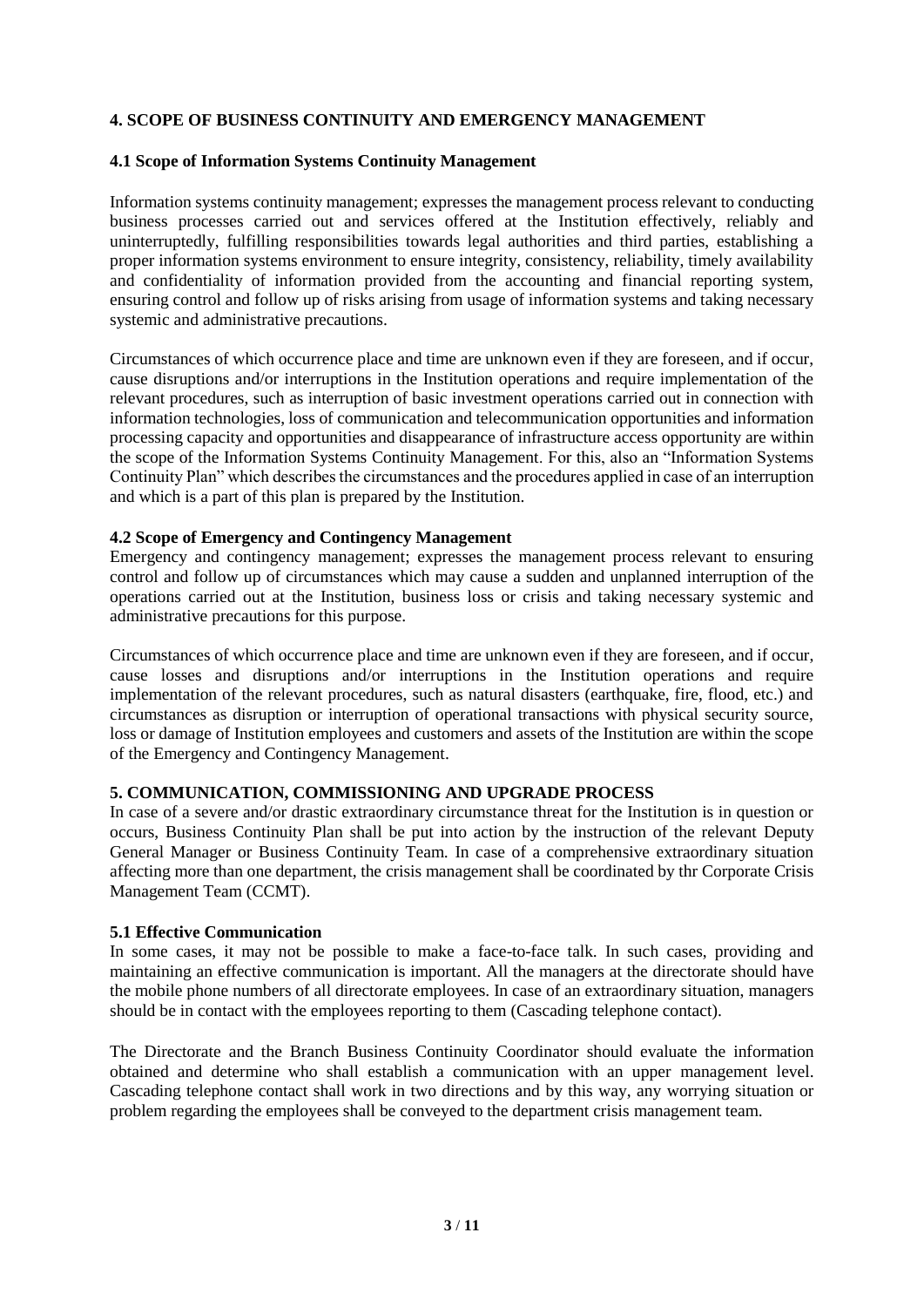### **5.2 Evaluation of Effects of Emergency and Contingency on Customers**

In Emergency and Contingencies, service interruptions as ending of the communication with the customers or failing to fulfill the instructions may be experienced. In our business continuity plan, it is planned to continue our operations with minimum interruption and loss in emergencies. All values, from the protection of our employees and customers to the continuity of our operational services, shall be met with superior and appropriate operation. Basic purpose of all these measures is continuity of the operations.

The General Manager may take the decision of suspending the operations at some premises according to the scale and impact of the emergency and contingency. In such case, our customers are informed through the fastest communication channels. Necessary records for announcements from the Institution's website and for sending electronic mail or SMS to the customers on this issue are kept ready and tasks are distributed in advance between the Directorate of Information Technologies and Project Management and the Directorate of Marketing and Product Management.

### **6. BUSINESS CONTINUITY AND EMERGENCY MANAGEMENT STRUCTURE**

An integral business continuity management structure is established in the Institution for taking effective measures in disaster, crisis or interruption circumstances, minimizing negative operational, financial, legal and reputational impacts, ensuring continuity of operations determined critical in the targeted time frame and reverting back to the status before the crisis.

Coordination of the activities relevant to preparation of the Business Continuity Plan, Business Impact Analysis studies and creating/updating of the scenarios in the Business Continuity Plan are fulfilled by the Directorate of Information Technologies and Project Management. Following the evaluation of the General Manager, the Plan is submitted to the approval of the Board of Directors. The Business continuity management structure is comprised of the Business Continuity Coordinators, BCM Team, Problem Response Teams and the Corporate Crisis Management Team.



# **Management Structure**

Regulations regarding the supply of necessary employees and duties and responsibilities of employees in an emergency are determined and information and training are provided on the duties undertaken by the employees by the Directorate of Human Resources.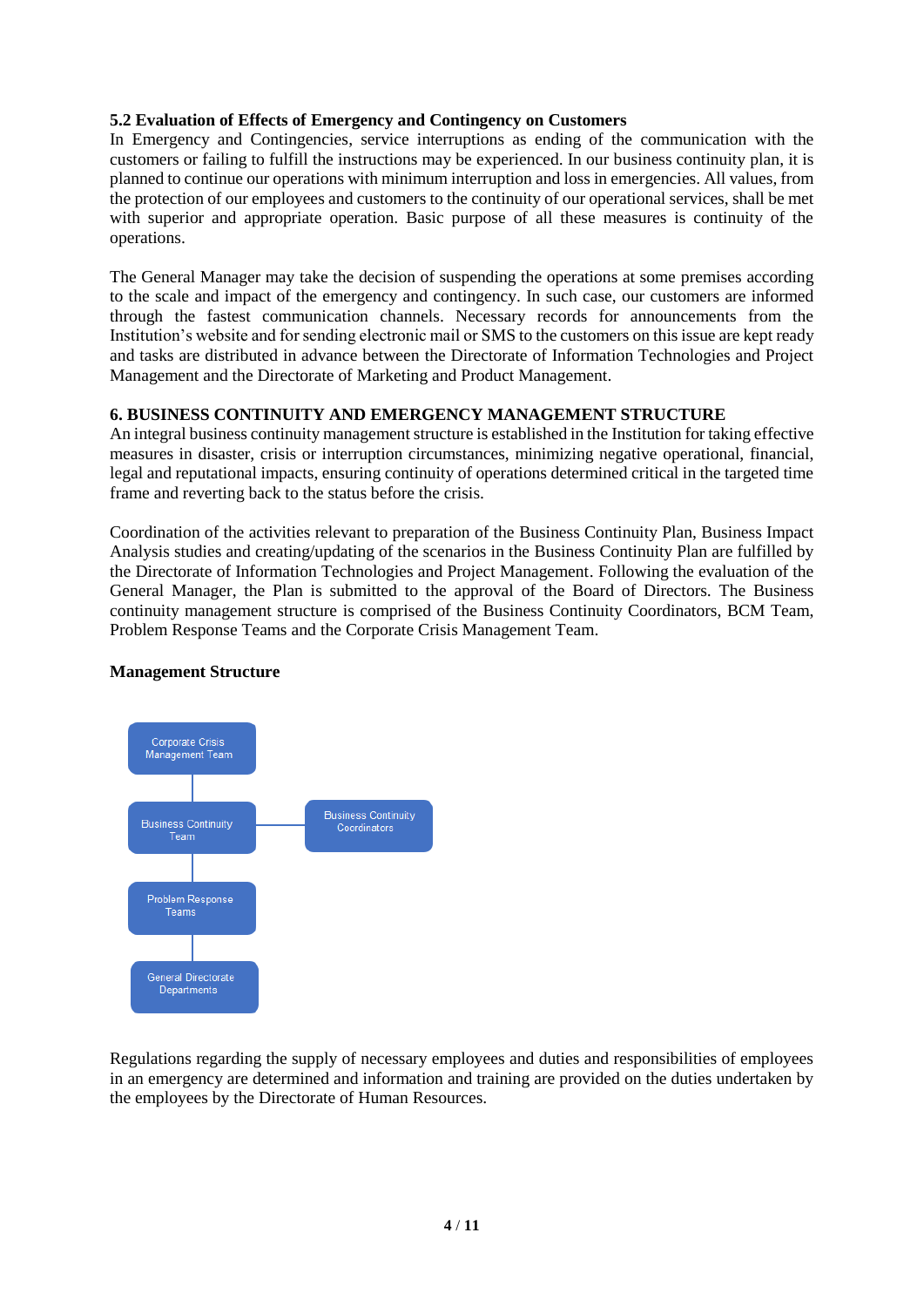# **7. MAIN FACTORS OF BUSINESS CONTINUITY PLAN**

Communication strategy, Recovery Strategy, Distribution Strategy, Testing the Plan, Updating the Plan, Business Continuity and Emergency Trainings, Business Continuity within the Scope of the Suppliers and Forms and Documents to be Used within the Scope of the Plan constitutes the main elements of the Business Continuity Plan and the details are given below.

### **7.1 Communication Strategy**

In emergency or crisis times; ensuring an accurate, clear and reliable information flow is very important in terms of preventing panic and turmoil environment and ensuring control over business processes. Effective Communication is the basis for proper functioning of the Business Continuity Plan. Responding information requests in time and transmitting the information accurately are important. Accordingly, in case of an emergency and contingency, employees, Business Continuity Coordinators, Business Continuity Team, Response Teams, legal authorities, suppliers, customers, relatives of the employees and the public should be informed within the framework of an effective communication. In emergency and contingencies, the Directorate of Human Resources or the team to be determined by the relevant Deputy General Manager is responsible from the communication throughout the Institution.

Problems arising in the basic communication systems are resolved with the coordination of the Directorate of Information Technologies and Project Management.

Primary Information to be Transmitted in Emergencies

- Time of the Event
- Occurrence Way
- Relevant Scenario in the Plan
- Sharing Duties and Responsibilities
- Recovery Strategies
- Status of the Employees and Customers
- Loss Assessment

GSM phones shall be used in emergencies as an alternative communication source. During the period when the main exchange fails servicing in contingencies, GSM mobile lines shall be used as an alternative communication method. In case an emergency or contingency arises, our customers, legal authorities and third parties shall be informed about the alternative contact information when necessary. Communication shall be provided over the central switchboard having geographical redundancy throughout the Institution. In case the Institution employees are not able to provide communication over the central switchboard, they may establish communication over the institution GSM lines given to them or their personal GSM lines. Residential addresses and fix and mobile contact information are already given to all department managers and the members of the Business Continuity Team.

Main Communication Methods and Tools which may be Used in Emergency

- Web Site of our Company
- Telephone
- E-Mail
- Video Conference Tools
- Bulk SMS
- Instant Message Applications

### **7.2 Recovery Strategy**

Each operation conducted in the Institution has a separate importance. However, some operations determined by the Business Impact Analysis are separately mentioned in the Business Continuity Plan as the subject operations are critical. From this point of view, the Institution has developed a recovery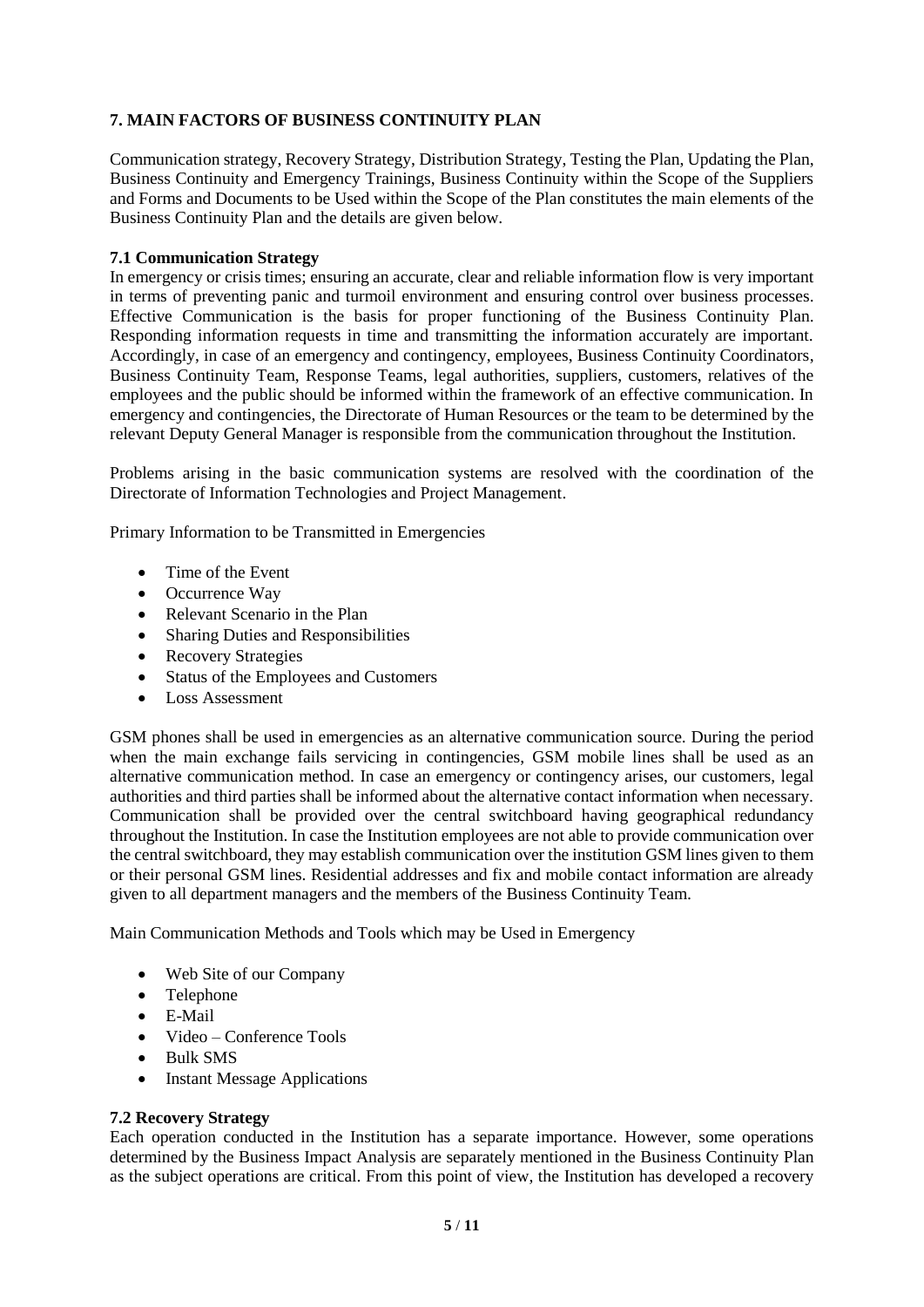strategy taking the business impact analysis as the basis and putting the recovery priorities and targets forth. Recovery strategy may be defined as a method the Institution determines and conducts for restoring critical operations and ensuring business continuity after emergency.

These methods may be listed as;

- Referring to manual operations during interruption,
- Starting to use alternative applications by which business processes may be conducted,
- Backing up important data,
- Activation of backup systems for critical and urgent activities,
- Waiting for repair of existing systems for activities with critical but tolerable interruption period,
- Receiving alternative outsourcing, and
- Inactiveness.

In case of an operational interruption, priority of the Institution is ensuring continuity of the critical operations determined as a result of the Business Impact Analysis and the target of the Institution is ensuring continuity of the systems again in the shortest time with minimum loss. In the Business Impact Analysis, transaction intermediation considered critical (transmitting customer trading orders to the stock exchange), IT operations, clearing, operation and custody activities, management of the Institution's portfolio and portfolio brokerage activities have priority in the Institution's recovery plan.

### **7.3 Distribution Strategy**

An electronic copy of the Business Continuity Plan is on the intranet for providing all Institution employees to be informed and access at any time and a printed copy is available at the Business Continuity Coordinators and the Business Continuity Team.

### **7.4 Testing the Plan**

A process is created to review the Plan to see the functionality of the Plan, time of response to interruptions and the structuring relevant to business continuity. Within this scope, the Business Continuity Plan is tested by the Business Continuity Team at least once a year against possible inconveniences in accordance with the organization. Test results are recorded and reported to the Top Management by the Business Continuity Team.

### **7.5 Updating the Plan**

Business Continuity Plan is reviewed at least once a year and updated if found necessary. In case of changes in business conducting in the business processes, IT application changes, etc. within the year, the plan is reviewed and updated. Following the evaluation of the Business Continuity Plan by the General Manager, it is submitted to the approval of the Board of Directors.

### **7.6 Business Continuity and Emergency Trainings**

Training programs are organized to have the Business Continuity Plan a part of the corporate culture, understand the things required to be made within the scope of the Plan and to inform the Business Continuity Coordinators, the Problem Response Teams and all employees of the Institution about their duties and responsibilities. Attendance of the employees to the business continuity and emergency training is provided and followed under the responsibility of the Directorate of Human Resources.

### **7.7 Business Continuity Within the Scope of Suppliers**

Reviewing regularly the status of the solution provider supplier companies of the Institution and preferring the companies which shall not disrupt the services and instructions of the Institution in case of emergency/contingency are under the responsibility of the Department authorized in this aspect.

# **8. EMERGENCY AND CONTINGENCY PLAN**

It is prepared for determining the measures and priority actions to be taken to manage risks and problems in case of a situation resulting in sudden and unplanned interruption, business loss or crises in operations, and constitutes a part of the business continuity plan.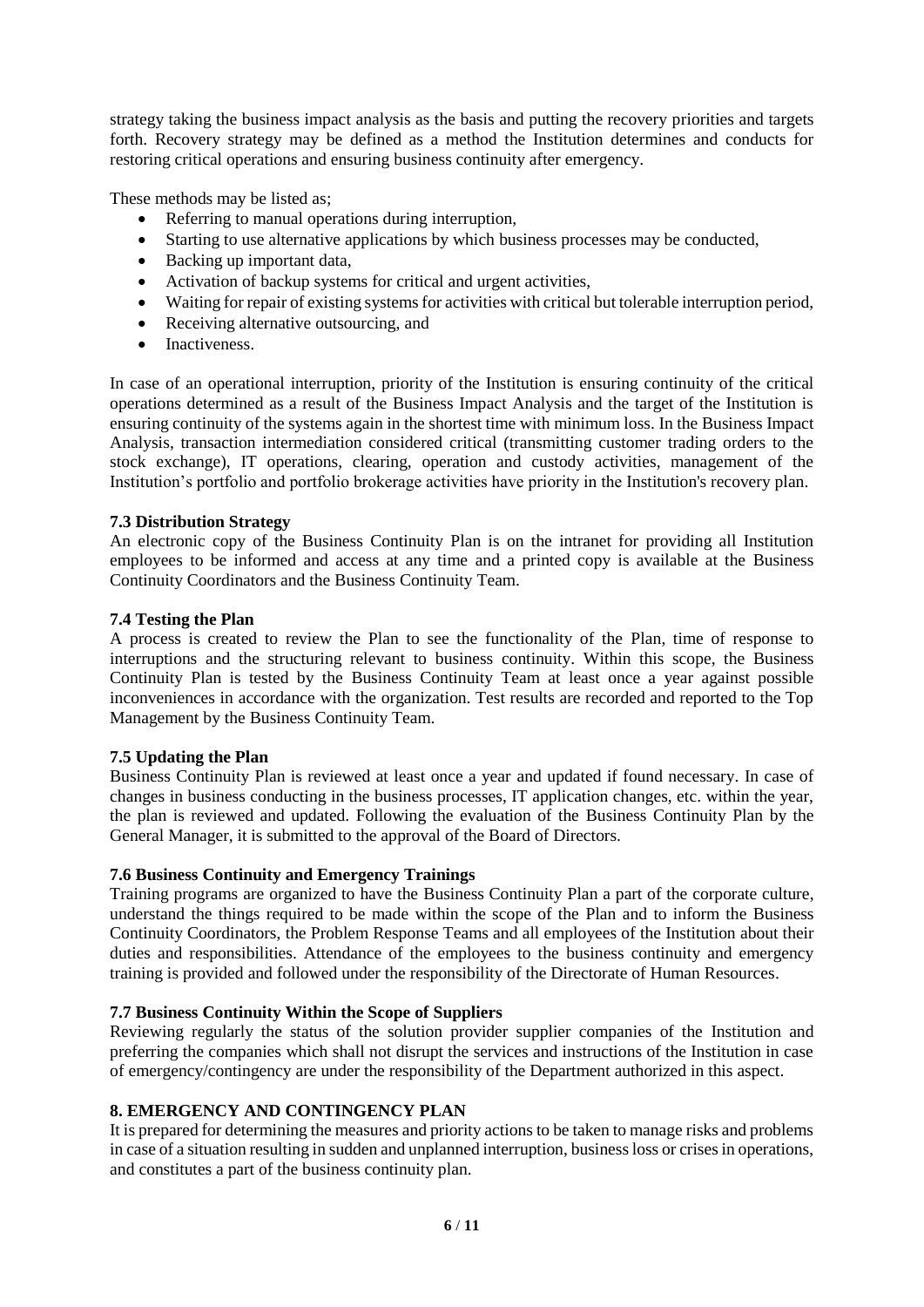# **8.1 Determining Critical Emergencies**

### **8.1.1 Earthquake**

It includes earthquakes which may occur as a result of natural factors and damages they may bring along them at the Headquarters" or "Branches". It may be possible to affect only one "Settlement" as well as multiple "Settlements". Hazard, severity and impact area of the earthquake shall constitute the basis of evaluation.

Employee loss, structural damage, software damage, hardware damage and process interruption are thought to occur as a result of an earthquake. According to the extent of the damage, it is estimated that there will be primarily short-term process disruptions, and then, disruptions will occur at variable times depending on the damage specifications. It is estimated that disruptions in the processes will be for a short-term in short-term and minor and light earthquakes but the processes that require employees will be disrupted for a longer time in relatively stronger earthquakes even if there is no damage.

In case of structural damage, a disruption in the processes is thought to occur in line with the situation of the systems and employees in the relevant department. It is estimated that many "Settlements" will be affected especially by severe earthquakes and accordingly, many processes will be greatly disrupted. In such case; since the Stock Exchange, Central Registry Agency (CRA), the Settlement and Custody Bank (Takasbank) and the companies traded in the Stock Exchange are expected to be significantly affected by an earthquake of this size, business processes of our Institution may be disrupted accordingly.

It is thought that the servers affected by the hardware damage, network cabling infrastructure and the working processes in line with the employees will be greatly disrupted for the relevant "Settlement". Besides, recorded data loss, loss of process data in the system or disruption of continuity of the processes may disrupt other relevant processes, moreover, the basic network services shall be interrupted according to the recovery time from the backup in line with the lost information. Communication between the "Settlement" affected by the earthquake and the "Headquarters" or "Branches" is thought to be majorly disrupted.

### **8.1.2 Fire**

Includes fires arising from electric, heat or gas explosions which may occur at the "Headquarters" or "Branches". Fire may occur due to actions of the Institution employees, actions of the employees of external service providers, problems in electricity infrastructure, warming due to external effects or problems in gas circulation infrastructure. In addition to actions involving negligence or intentional factors, fire may occur due to external factors.

Occurrence of employee loss, structural damage, software damage, hardware damage and process interruption problems are thought as a result of a fire. It is estimated that according to the extent of the damage, there will be short-term process disruptions and afterwards, in accordance with the damage assessment, there shall be interruptions in variable periods of time.

In case the employees are injured as a result of the fire, it is estimated that the relevant processes shall interrupt in variable periods of time in accordance with the position of the employees. In case of a structural damage, interruption in the processes is expected in accordance with the status of the systems and employees in the relevant department.

It is thought that the servers affected by the hardware damage, network cabling infrastructure and the working processes in line with the employees will be greatly disrupted for the relevant "Settlement". Besides, recorded data loss, loss of process data in the system or disruption of continuity of the processes may disrupt other relevant processes, moreover, the basic network services shall be interrupted according to the recovery time from the backup in line with the lost information. Communication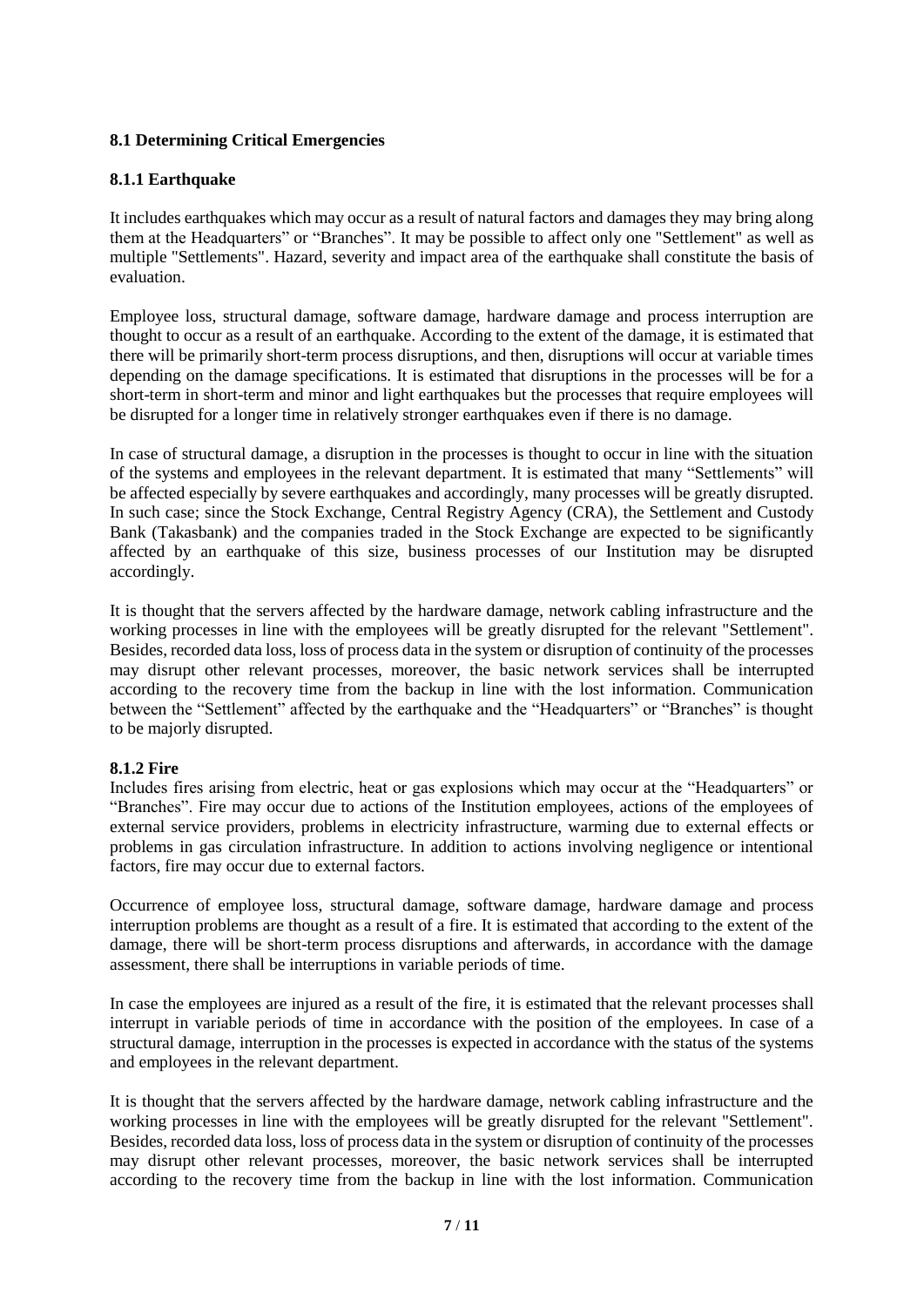between the "Settlement" affected by the fire and the "Headquarters" or "Branches" is thought to be majorly disrupted.

### **8.1.3 Terror**

It involves acts of violence made by an external group or individual against the institution. Acts of violence may occur as disruption of the Institution's business processes or giving harm to the properties or employees of the Institution.

Occurrence of employee loss, structural damage, software damage, hardware damage and process interruption problems are thought as a result of acts of violence. It is estimated that according to the extent of the damage, there will first be short-term process disruptions and afterwards, in accordance with the damage assessment, there shall be interruptions in variable periods of time.

In case the employees are injured as a result of acts of violence, it is estimated that the relevant processes shall interrupt in variable periods of time in accordance with the position of the employees. In case of a structural damage, interruption in the processes is expected in accordance with the status of the systems and employees in the relevant department.

It is thought that the servers affected by the hardware damage, network cabling infrastructure and the working processes in line with the employees will be greatly disrupted for the relevant "Settlement". Besides, recorded data loss, loss of process data in the system or disruption of continuity of the processes may disrupt other relevant processes, moreover, the basic network services shall be interrupted according to the recovery time from the backup in line with the lost information. Communication between the "Settlement" affected by the acts of violence and the "Headquarters" or "Branches" is thought to be majorly disrupted.

### **8.1.4 Other Extraordinary Situations**

Within the scope of critical emergencies, the issues listed below may be included besides the subject extraordinary situations.

- Social Events
- Robbery
- Bomb attack
- Biological and Chemical Attacks
- Infectious and Epidemic Diseases

### **8.2 Emergency and Contingency Scenarios**

Emergency and Contingency Scenarios are designed to evaluate potential risks the interruptions which may occur in the operations may cause and the potential effects of the risks.

In case of an interruption in the operations, it is necessary to act in compliance with the Emergency and Contingency Scenarios. Life safety of the employees and the customers is predominant. In case of an emergency, the Business Continuity Coordinator of the relevant department determines the subject of emergency immediately.

Along with the determination of which scenario or scenarios the subject of the emergency falls into, scenarios are implemented.

In case of receiving the intelligence that our Institution will be targeted in social events, central or local decisions taken by the administration (curfew, etc.) etc., Business Continuity Team shall be immediately contacted with and informed about the situation and actions shall be taken according to the instructions to ensure emergency action initiative. Activity Interruption Report is prepared about the reason of the problem and the measures taken and submitted to the Business Continuity Team.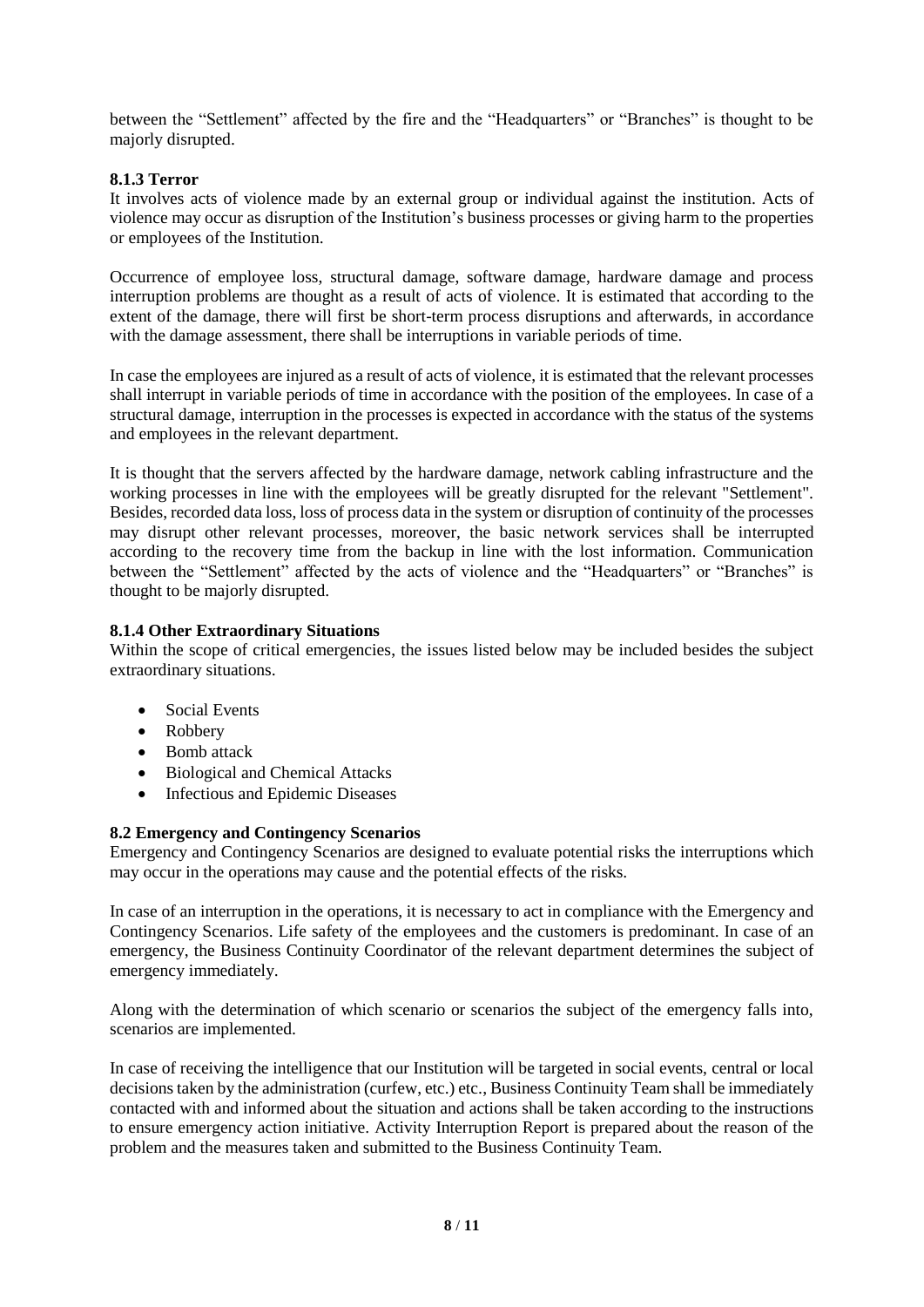During the emergency, collection of information received from local sources about the emergency and transmitting to the Business Continuity Team is provided.

Scenario 1: Operation platforms are running; but it is not possible to enter the General Directorate or Branch building.

If the process platforms are active and the terminals can be reached within the scope of Emergency and Contingency Plan Scenario 1, it shall be acted in accordance with the recovery strategy to be implemented with the coordination of the Business Continuity team

It shall be possible to provide service via remote access and mobile phones by a secure IT infrastructure and the continuity of the processes in the recovery location for physical operations will be ensured.

In case it is possible to access transaction terminals via remote access, customers' trading transactions are carried out via terminals that can be accessed remotely

As it is considered that the Institution activities are fulfilled, it shall be worked with the Business Continuity Team to enter the General Directorate or Branch building.

Scenario 2: There is a general situation which prevents use of Iş Investment General Directorate building and access to the system throughout Istanbul.

Within the scope of Emergency and Contingency Plan Scenario 2, it is deemed as there is a problem in the region and the geographical area where the Institution Headquarters is. It is not possible to enter the headquarters and the building is unusable. If there is no interruption in the Primary data center it is acted as in Scenario 1.

In case of an interruption in the Primary data center, it is worked on elimination of the interruption experienced in the primary data center. Unless it is possible, backup systems are activated for systems with redundancy structure. Continuity of the operations is provided from there. Works are carried out with the Corporate Crisis Management Team.

Restoring time of the systems may be short or long according to the work and backup/recovery procedure of the systems and platforms. These values are determined by the Business Impact Analysis.

Continuity of the processes are ensured at the minimum level by acting in accordance with the actions determined by the Business Impact Analysis.

- Customers are directed to alternative channels.
- Manual operations are resorted to.
- Alternative applications which business processes can be conducted are started to be used.
- Alternative outsourcing is provided.

### **8.3 Storing Financial Statements and Records Kept Pursuant to the Legislation and Negotiable Documents**

The Institution keeps all kinds of information, records and financial statements electronically for the periods stated in the legislation of CMB and other legal legislation to ensure business continuity and the operations to continue without victimization of the customers. Physical documents and backed up records are stored in different location. Records and documents relevant to financial statements are stored both electronically and physically. The Institution receives physical archiving service from an authorized institution which is 7/24 under observation, specially designed in terms of engineering and architecture and equipped with special security and fire equipment and has separate custody centers. Images and voice records of all legal documents as agreements and instructions are stored electronically.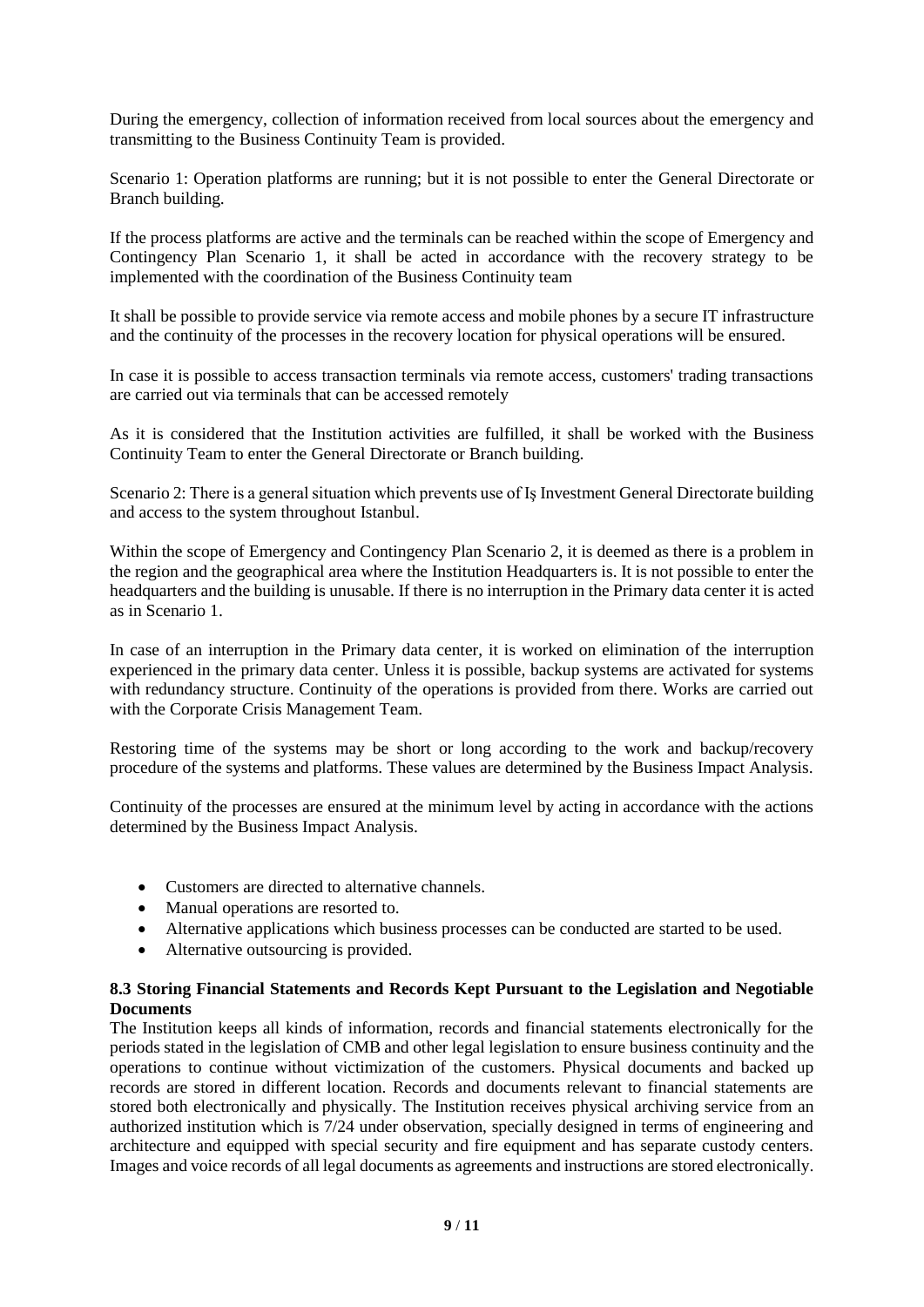### **8.4 Storing Electronic Records Backups**

Backups taken to ensure continuity of data processing systems for maintaining operations uninterruptedly are stored during the legal period.

### **8.5 Operational Risk Evaluation including Financial and Information Communication Infrastructure**

When operational risks are evaluated, actions required to eliminate risks which shall prevent Institution operations within the scope of this Plan are planned. In case of emergency and contingencies access to the systems shall be provided by remote connection and the operations shall be continued.

### **8.6 Procurement of Alternative Communication Channels and Ensuring Continuity with Customers**

Effects of the experienced interruption on customers are evaluated according to article 5.2 – Evaluation of Effects of Emergency and Contingency on Customers – of this Plan and necessary communication actions are taken.

The Customers shall be able to provide communication with the Institution in extraordinary circumstances by communication tools they use in ordinary conditions. Within this scope, telephone, fax and mail addresses which are current contact information shall be exactly valid or according to the effects of the situation,

- All kinds of money transfers and EFT transactions,
- Buying and selling capital market instruments and placing orders for all other transactions within this scope,

Shall be carried out referring to the instructions the customers shall transmit to the Institution via new communication channels to be notified to the customers, as in the ordinary circumstances without causing any interruption or disruption and without any customer victimization.

Access to the systems shall be provided as stated in the relevant scenarios of this Plan and business continuity shall be established. In case of any problem in the internet system, uninterrupted service shall be offered through Sales Units and investment consultants.

### **8.7 Procurement of In-house Alternative Communication Channels and Ensuring Continuity**

According to the impact of the interruption, necessary in-house communication actions are taken according to article 7.1 - Communication Strategy – of this Plan.

### **8.8 Alternative Institution Center**

When necessary, the Institution provided remote access to the systems from an alternative working location as stated in Establishing a Secure IT Infrastructure to Provide Remote Working Environment article of IT Continuity Plan and ensures business continuity

### **8.9 Evaluation of the Possible Effects of the Emergency and Contingency on the Other Party**

The Institution informs its customers on how the business continuity shall be provided in emergency and contingencies and on work flow procedures relevant to this. The subject informing is made while opening an account; besides, emergency and contingency plan is also given in the Institution's website, www.isyatirim.com.tr.

In case of any emergency and contingency, all investors shall be immediately informed that they'll be able to continue their transactions over alternative channels and that their transactions requests shall be fulfilled with the best effort.

### **8.10 Routine Mandatory Notices**

All kinds of contact information including titles, e-mail addresses, phones and fax numbers of persons responsible from application of emergency and contingency plan stated in the annex of this Plan which